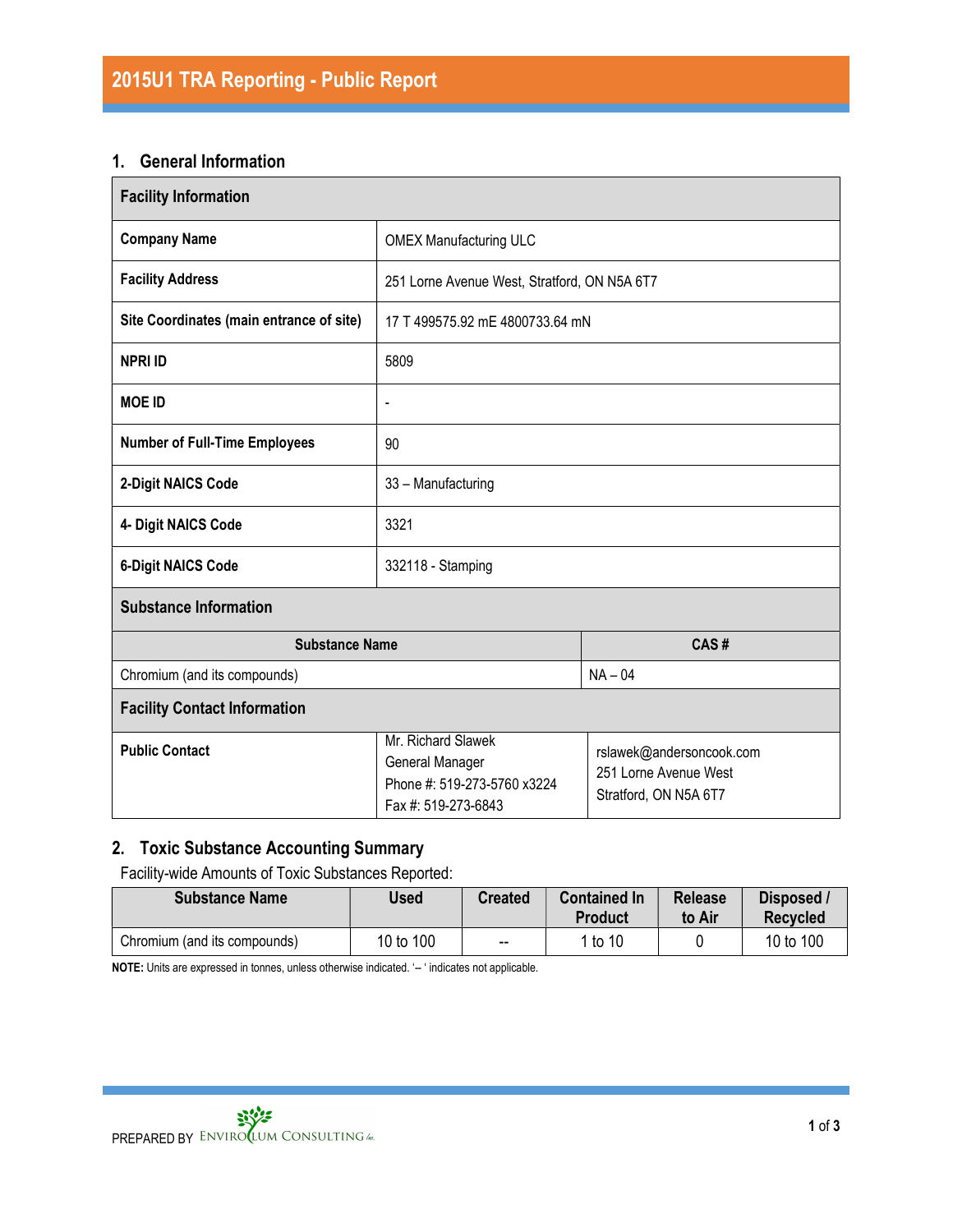#### 3. Quantification Comparison to Previous Year

|                                  | <b>Unit</b> | 2015      | 2014      | Change<br>(Unit) | Change<br>$(\%)$ | <b>Rationale for Change</b>     |
|----------------------------------|-------------|-----------|-----------|------------------|------------------|---------------------------------|
| Used                             | Tonnes      | 10 to 100 | 10 to 100 | $0$ to 1         | 43.7             |                                 |
| Created                          | --          |           |           | --               |                  |                                 |
| <b>Contained In Product</b>      | Tonnes      | 1 to 10   | 1 to 10   | $0$ to 1         | 43.7             |                                 |
| Release to Air                   | Tonnes      | 0         | 0         | $\mathbf{0}$     | $\theta$         |                                 |
| Release to Water                 | --          | --        | --        | --               |                  |                                 |
| On-site Disposal                 | --          |           | --        | --               |                  |                                 |
| <b>Transferred for Disposal</b>  | $-$         |           |           | --               |                  |                                 |
| <b>Transferred for Recycling</b> | Tonnes      | 10 to 100 | 10 to 100 | 1 to 10          | <b>137.52</b>    | Change to estimation<br>method. |

3.1 Chromium (and its compounds)

## 4. Objectives

OMEX Mfg ULC does not intend to reduce the use of chromium and its compounds since it is a component of the metals used as per customer quality standard requirements.

### 5. Progress in Implementing Plan

This section does not apply since no feasible reduction options are available for implementation at this time.

For information on on-site releases from the facility, as well as disposal and off-site recycling information please refer to National Pollutant Release Inventory's website: http://www.ec.gc.ca/inrp-npri/.